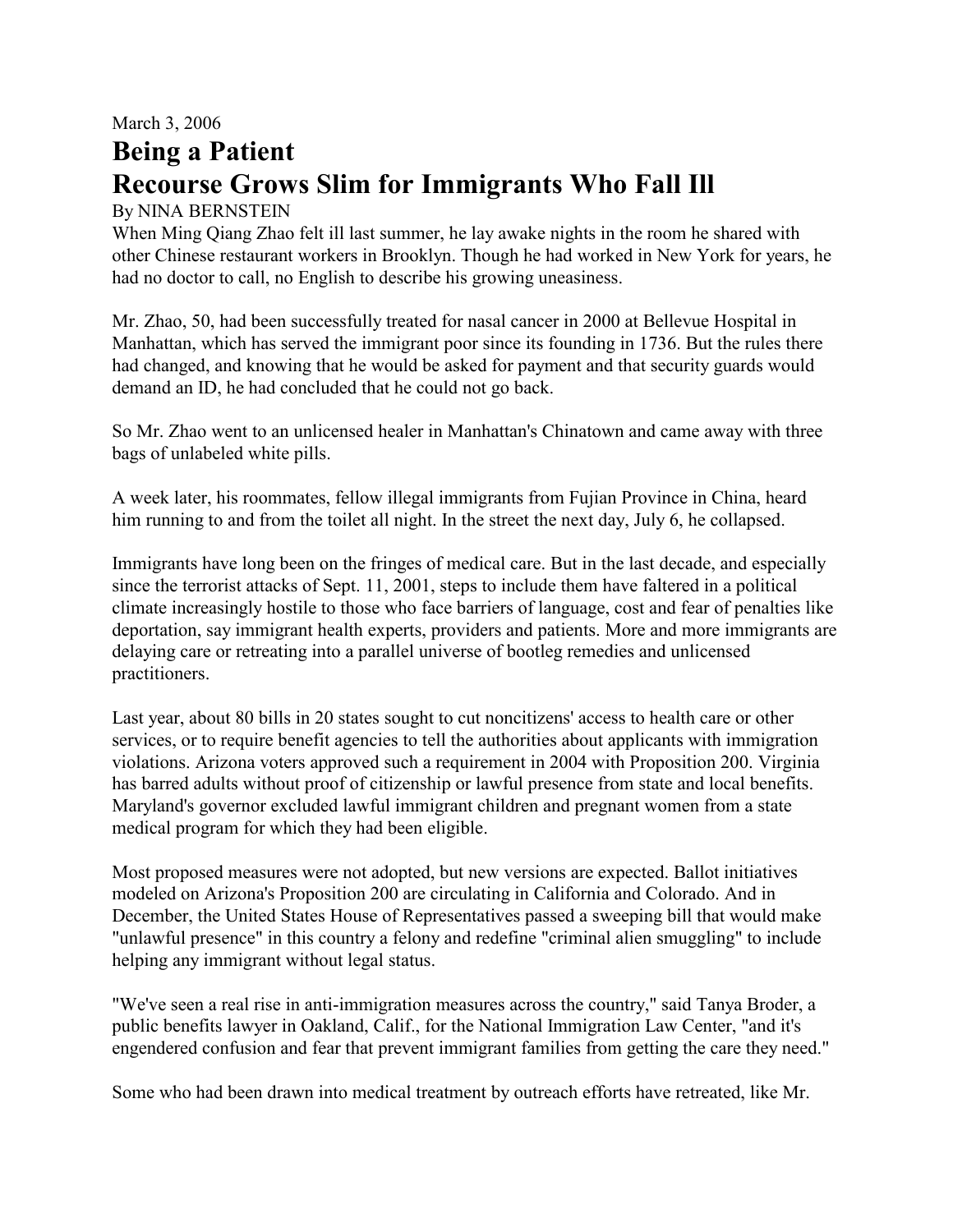Zhao, fearing the harder line toward immigrants, especially those without money or proper papers. Even legal immigrants and parents of children with legal status are more skittish about their health care, scared that medical bills and public medical insurance can hurt their chances for citizenship, bar relatives from coming to the United States or break up their families.

"I heard that if you go to the emergency room or go to the doctor, they were going to deport you," said Alejandra, a mother from Colombia living in Queens, referring to a rule proposed in 2004 by the Centers for Medicare and Medicaid Services that would have made hospitals report the immigration status of emergency-room patients in exchange for more federal money. "So then my four children are going to be without me because I don't have documents here."

The proposal did not pass, but like many of the proposed rules immigrants hear about on television or from neighbors, its chilling effects lasted.

Restrictive bills are part of what supporters describe as a movement to end tolerance for the country's estimated 11 million illegal residents.

"It's certainly an effort to make them go back," said Dan Stein, president of the Federation for American Immigration Reform, a group calling for fewer immigrants and stricter enforcement of immigration laws. "It will never be acceptable for people to break our laws and then expect taxpayers to provide health care."

Almost by definition, the most fearful immigrants are the least likely to talk. The Colombian mother in Queens, however, was among 75 immigrant parents, both legal and illegal, who were interviewed in depth by researchers from the New York Academy of Medicine for a study to be released later this year, with the guarantee that their real names would be withheld.

What emerges from the transcripts, and from dozens of other interviews conducted by The New York Times with patients, health-care providers and experts on immigration, is a picture not only of heightened anxiety but also of immigrants who are primed to flee rather than fight for help from a system that even the native-born often find baffling and rude.

For Nadege, pregnant and in pain when she sought treatment at Queens Hospital Center, a public hospital, the defining moment was a snub by a fellow Haitian who had been summoned to interpret. "She said to me, 'Don't come here saying that you have a bellyache: no one is going to stay with you the entire day,' " Nadege recalled.

"I cried," she said. "I picked up my belongings and left. Even if I was dying that day, I wouldn't go back."

Lard and Vodka, Not Doctors

No one is suggesting that hospitals and clinics are seeing a decline in immigrant patients. On the contrary, as a decade of record immigration continues at an estimated annual clip of 1.2 million newcomers, the number of patients who speak little or no English is growing everywhere. And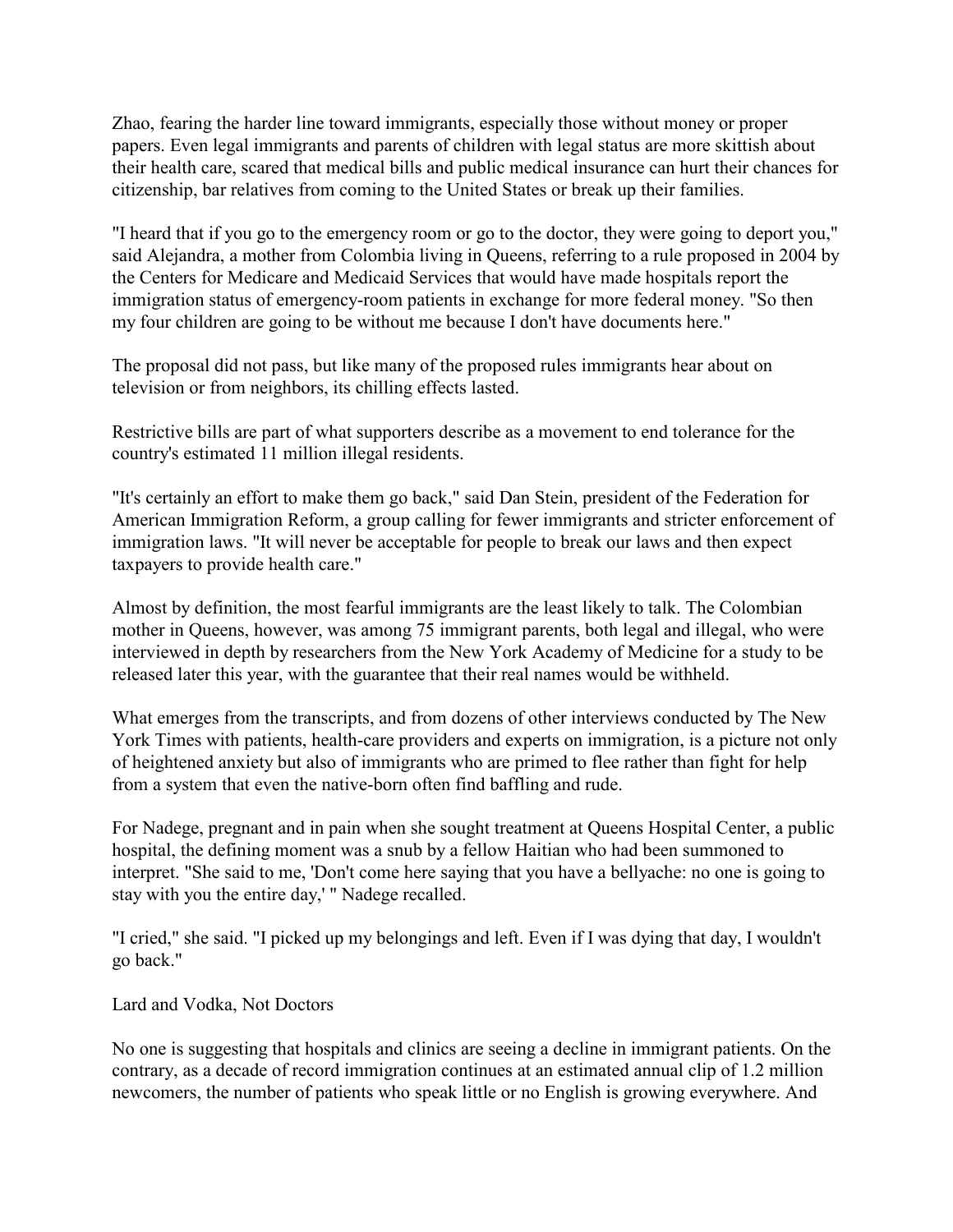some hospitals and clinics are trying harder than ever to at least meet language needs.

But even in New York, a gateway of immigration, a national climate that makes immigrant patients more timid also emboldens some front-line workers to bar the way.

"If you have one renegade public-benefits worker who thinks they should be discouraging access because they believe it's a drain on taxes, the word on the street is it's too much of a hassle to apply," said Adam Gurvitch, director of health advocacy for the New York Immigration Coalition, an umbrella group for more than 150 immigrant organizations.

Problems getting insurance sometimes lead to risky decisions about children's health care. A legal immigrant from Russia, Oksana, confessed to academy researchers that she had delayed her daughter's vaccinations for months, keeping her out of school until she could borrow \$300 to pay for them. Melosa, of Mexico, had so many problems with state-subsidized insurance that when her severely asthmatic son ran a high fever she resorted to rubs of pig lard and carbonate, instead of taking him to a doctor.

Vera, a Brooklyn mother from Belarus, used vodka rubs and borrowed medications when her daughter was delirious with fever from the flu. "We couldn't go to the doctor without medical insurance," she said.

In the end, immigrants often return to mainstream care in dire need, only to have their chaotic medical histories compounded by a beleaguered system whose costliest medical technology is no substitute for timely treatment. In Mr. Zhao's case, an ambulance took him, unconscious, to a bankrupt hospital system where his life hung in the balance for weeks, and where one of his roommates, a 19-year-old waiter with uneven English, served as the interpreter.

"No money, no ID, no good English," said the waiter, Hong Chung. "What you going to do? Nobody pay attention to us."

Mr. Zhao was in a coma when his brother, Ming Tong, 49, and Fujianese friends came to the hospital, clutching the unlabeled pills, which had been described as herb-based remedies for high blood sugar, high blood pressure and insomnia.

Mr. Chung remembers pleading, "If you find out the name of the ingredients, maybe he won't have to die." But he said doctors told him that the hospital was unable to do such an analysis. The hospital, St. Mary's in Brooklyn, was scheduled to close after more than a century serving the immigrant poor. St. John's in Queens, where Mr. Zhao was transferred for more tests 12 days later, was up for sale. Their parent organization, St. Vincent's Catholic Medical Centers, the largest Roman Catholic hospital system in New York State, had just filed for bankruptcy protection.

At struggling hospitals, interpretation can seem like a luxury, despite longstanding federal and state laws requiring equal language access and studies showing that it cuts cost by improving quality. Few hospitals have laboratories capable of analyzing underground remedies.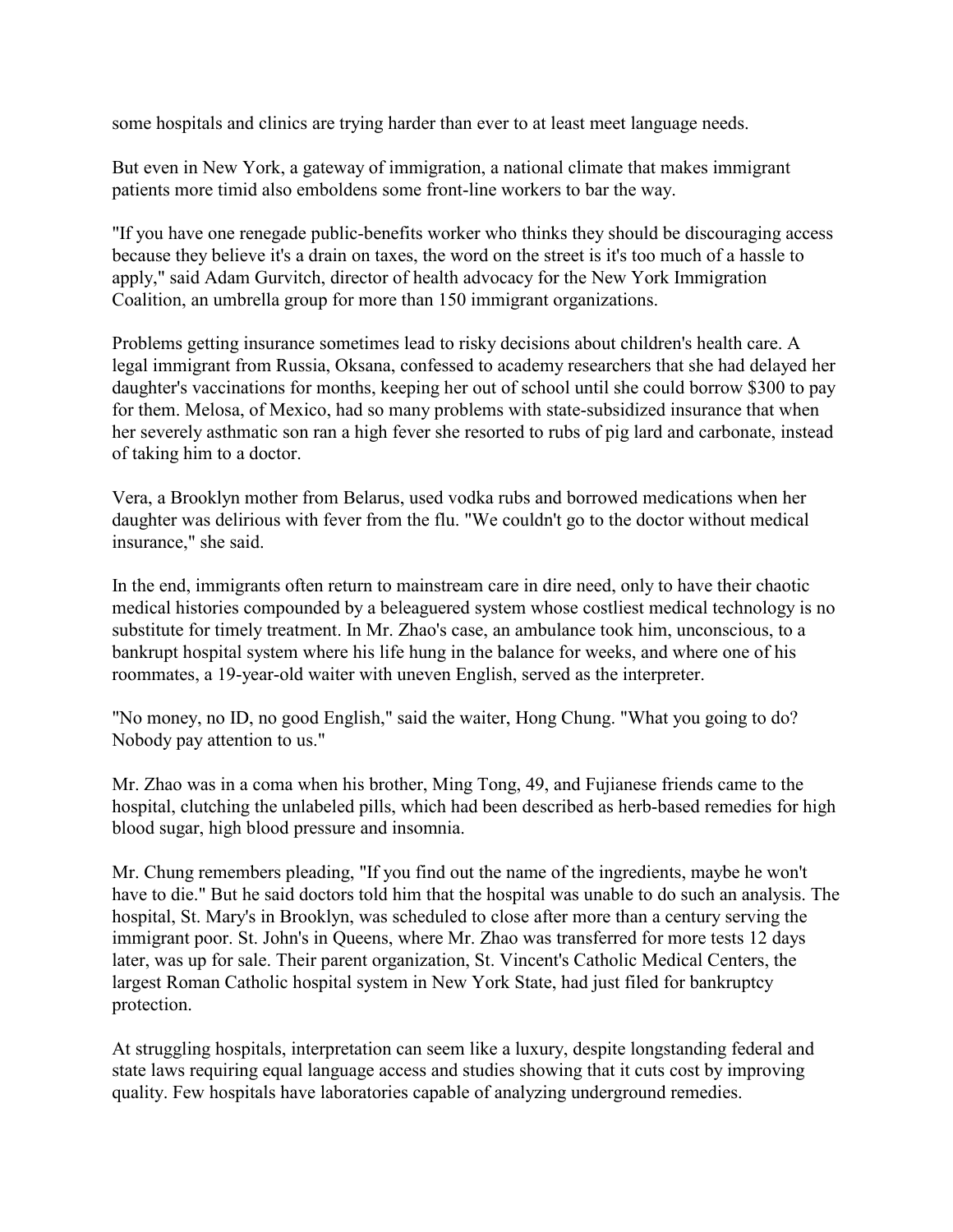"With regular drugs, we know what the side effects and interactions are," said Dr. Sarvesh Parikh, a resident at St. John's, who wrote a note in Mr. Zhao's chart about his roommates' account of the pills. "About these kinds of pills, we don't know anything."

The larger mystery was why Mr. Zhao, a thin, quiet, frugal man, had gone without medical care instead of returning to Bellevue. In 2000, seven years after he and his brother arrived on American shores, jammed into the fetid hold of a smuggling ship, Bellevue doctors had diagnosed and eradicated his nasal cancer.

But even when treatment is a medical triumph, without sick pay or a safety net it can be personally devastating. In Mr. Zhao's case, the effects of surgery, radiation and chemotherapy left him unable to work. His wife and son in China had counted on his income, and without it, she divorced him to marry another man. Then staggering medical bills arrived at the apartment that he and his brother shared with six roommates.

Medicaid reimburses hospitals for emergency care of the poor, regardless of immigration status. Outside of emergency care, however, illegal immigrants like Mr. Zhao are ineligible for Medicaid; in two-thirds of states, so are most legal noncitizens, no matter how indigent.

James Saunders, a spokesman for Bellevue, like Debby Cohen, a spokeswoman for St. John's, said confidentiality laws barred discussion of Mr. Zhao's case. But Mr. Saunders emphasized that Bellevue has a mandate not to turn anyone away because of immigration status or lack of money, "and an obligation to the federal government to collect what we can."

After the Sept. 11 attacks, about the same time Bellevue security guards began demanding ID cards, clerks started collecting sliding-scale fees from the uninsured. Mr. Zhao was charged \$20 per visit, then \$150 for a CAT scan. Destitute, intimidated, unable to keep borrowing such sums, and unaware that the fees could be waived, his brother said, Mr. Zhao gave up on Bellevue in 2002.

"The doctor said that he was supposed to come back every two months, every three months, every six months, until the end of his life," Ming Tong Zhao recalled through an interpreter. "But he couldn't go back, because he couldn't pay."

By the time Mr. Zhao again ended up in a hospital, he was in a coma; just his intensive care bed, at St. Mary's and then at St. John's, cost Medicaid \$5,400 a day. For more than a month, a parade of doctors did spinal taps, EKG's, CAT scans and an M.R.I.; infused him with antibiotics, anticonvulsants and blood thinners; and placed him on a ventilator. Tests showed diabetes and high blood pressure, though their role in his collapse was uncertain.

Ming Tong, visiting between his work renovating kitchens in Manhattan, could not get a clear answer about what was wrong with his brother and was afraid to press. "You understand," he said, "people in the United States without legal status don't want to cause too much trouble."

Afraid to Seek Help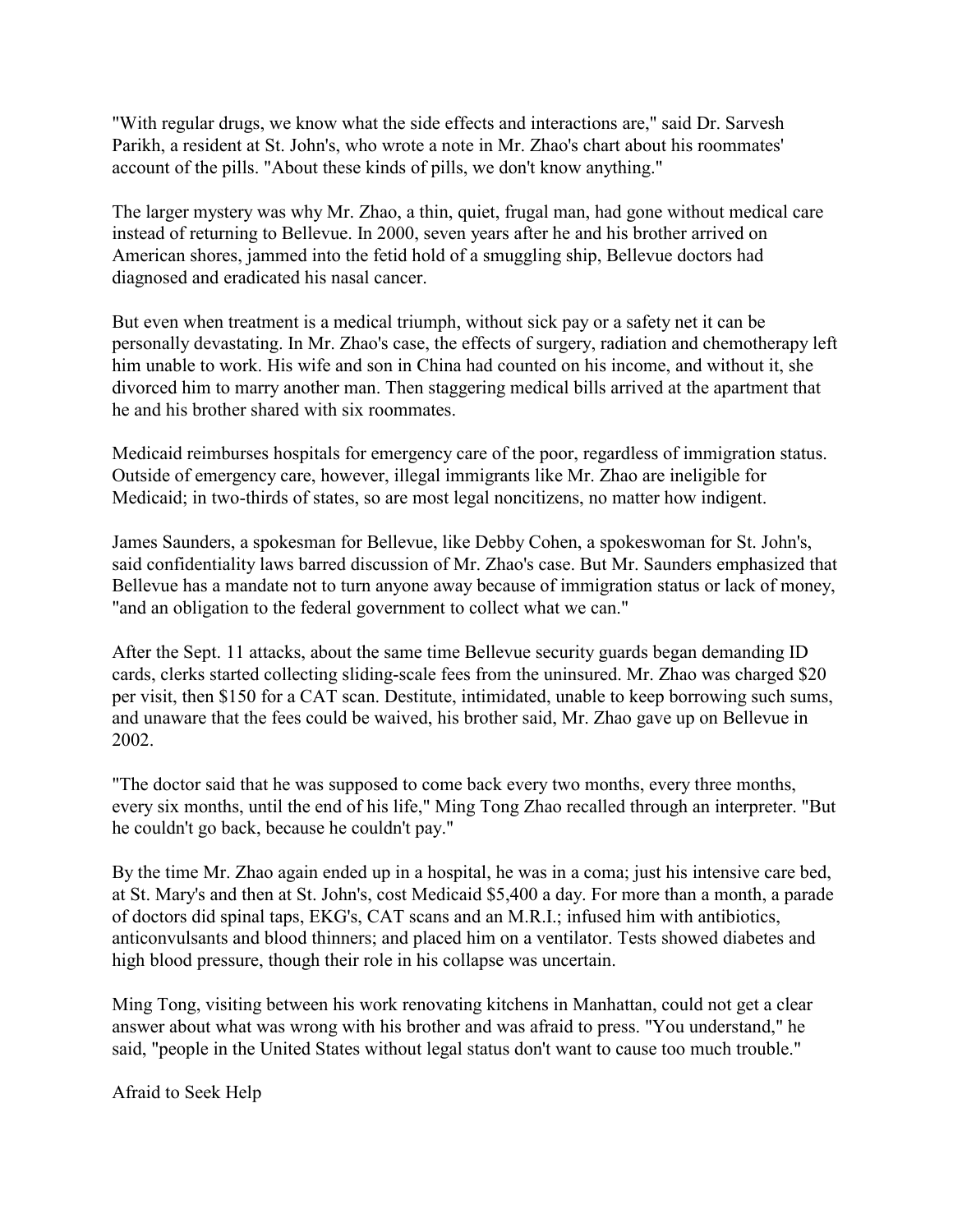Whether legal or illegal — and many immigrant families include members in both categories noncitizens are fearful of asking for too much. Many echo Catalina, a Queens woman from Colombia who hesitated to sign her toddler up for the free speech therapy urged by his pediatrician because she and her husband had a pending application for a green card. "It scared us," the woman said, "because if you are asking for residency, you have to show you are capable of living here without any help."

Noncitizens are two to three times more likely to lack health insurance than citizens, studies show, and the gap has widened, even for children. Even legal immigrants qualified for government medical coverage often think twice about accepting it.

Special concerns arise among different ethnic groups. Korean parents in Staten Island mistakenly fear that their children will forfeit future chances for a college loan, said Jinny J. Park, a health specialist at Korean Community Services. And mothers at the Latin American Integration Center in Queens worry unnecessarily that free medical care will later mean their children's military conscription. As one, Melosa, put it, "Everything we receive from the government is like giving my children away little by little" to the Army.

The changing political climate makes it hard to separate myth from reality. Laws codify disapproval of government aid for noncitizens. An immigrant deemed "likely to become a public charge," for example, is to be denied a green card as undesirable. The 1996 welfare overhaul barred most legal immigrants who arrived after August of that year from receiving federal Medicaid until they become citizens, and the state-by-state patchwork of exceptions is confusing.

Even New York, which extends Medicaid to lawful immigrants and to low-income children regardless of status, reserves the right to sue their sponsoring relatives for reimbursement, though it is not doing so.

Those who do apply for public insurance discover a stark gap between the enthusiastic multilingual marketing of H.M.O.'s and the Kafkaesque task of getting and keeping an insurance card that works. They tell of learning only in the doctor's office that a sick child's card is not valid and then being turned away for lack of money.

The public health implications alarm James R. Tallon, president of the United Hospital Fund, a nonprofit policy group in New York. "Anything that keeps anyone away from the health system makes no sense at all," Mr. Tallon said, noting that early detection is crucial in case of Avian flu or bioterrorism. "It takes one epidemic to change everyone's attitudes about this."

In some cases, the change in attitude comes instead from immigrants who arrived with high expectations of American medicine and now yearn for the kind they left back home. Yelena Deykin, a legal refugee who came from Ukraine in 2000, said that if she had the money, she would take her son back there for treatment of his thyroid ailment. "Our doctor not like your doctor," she said. "Altruism — not business."

In Mr. Zhao's hospital room, visitors began to hope for his recovery. After three weeks, he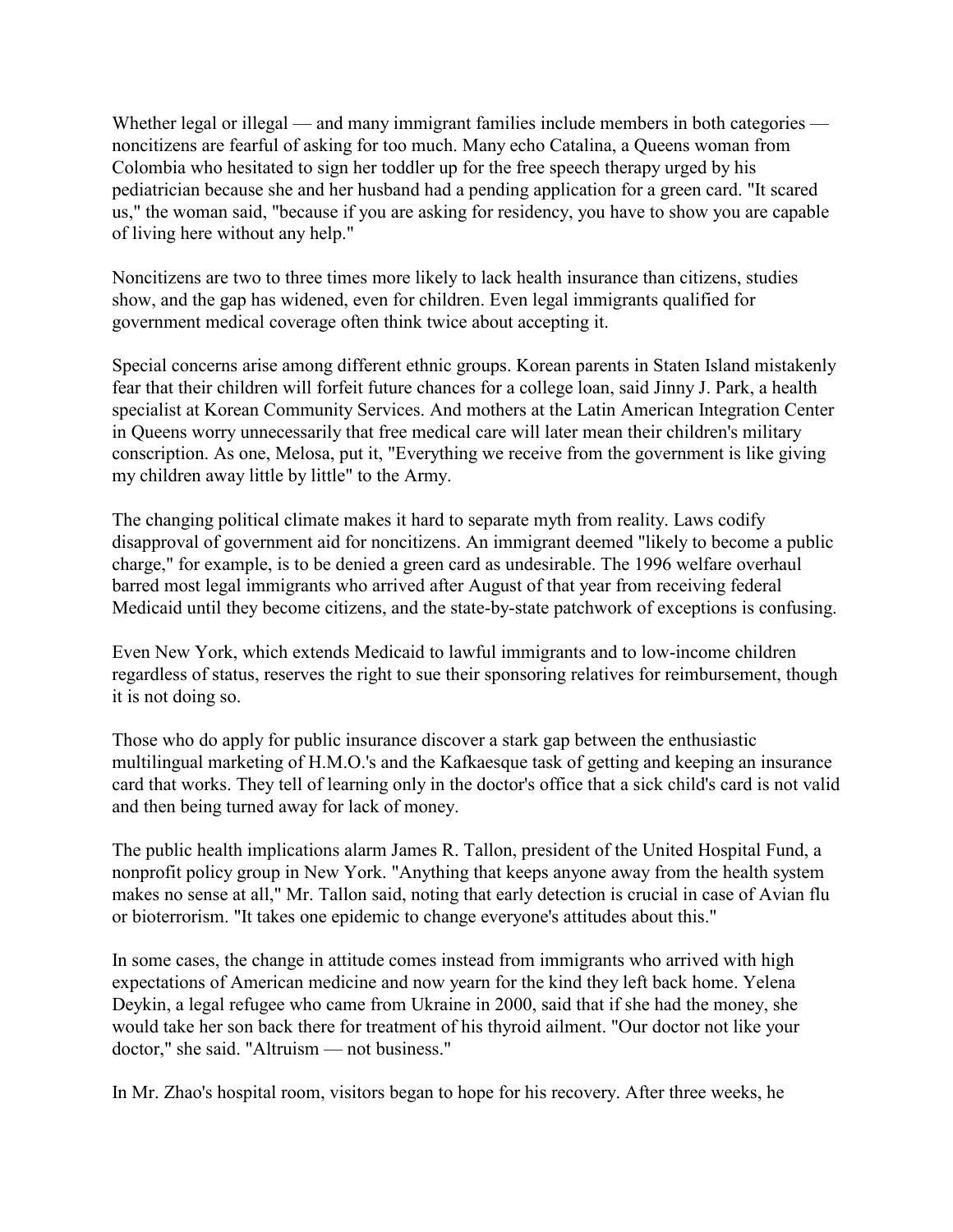seemed responsive when they called his name. So it came as a shock when Mr. Chung, the waiter acting as a translator, relayed a new request from a doctor: Would they agree to let Mr. Zhao die?

Mr. Chung, who would soon return to work at an Asian restaurant in South Charleston, W.Va., translated the request for a "do not resuscitate" order as best he could, and drew his own conclusions. "Maybe some people don't like Chinese," he said.

Ming Tong refused to sign the order, then telephoned his brother's son, in China, and asked him to decide. The son wept. Now 23, he had been a child of 9 when he last saw his father. As they discussed it again on Aug. 9, Mr. Zhao grew agitated. He tried to pull free of his tubes and his oxygen mask, as though he wanted to speak. Instead, despite resuscitation efforts, he died without a word.

In the End, No Answers

"The one thing that he wanted the most in his life was to see his son again, and he didn't even get that chance," Ming Tong said. "Why did he die? I asked the doctors. They didn't know. They didn't answer me."

For immigrants, the divide of language and culture often deepens after death. In this case, doctors requested an autopsy. Ming Tong refused, in keeping with Chinese tradition. Doctors certified the death as natural, not mentioning the pills. The official cause of death was lobar pneumonia and sepsis, secondary to diabetes and hypertension — acute lung and blood infections, that can attack patients on ventilators, but whose origins in this case are unknown, and chronic conditions that weaken the system.

On Aug. 13, The World Journal, a Chinese-language newspaper circulating to 300,000 in North America, described Mr. Zhao's death as part of a pattern of fatal misdiagnoses and wrong medications given by unlicensed practitioners on East Broadway, the thoroughfare of Fujianese Chinatown.

But at the Medical Examiner's Office, where an inquiry could have been ordered, no one reads Chinese and no one was aware of questions about the case. Permission for cremation was granted the next day.

Most of Mr. Zhao's possessions fit into his coffin. The rest, including the pills, were discarded. But a woman going to his funeral called The New York Times and accused an unlicensed practitioner on East Broadway of mishandling Mr. Zhao's case.

A decade ago, the Chinese American Medical Society helped spur a short-lived state crackdown on a Chinatown subculture of fake doctors. But "there are more illegal doctors than ever now," said Dr. Peter Fong, an ophthalmologist and a former vice president of the society. They are not just offering herbal supplements, for which no license is required, he said, but practicing medicine without a license — a crime.